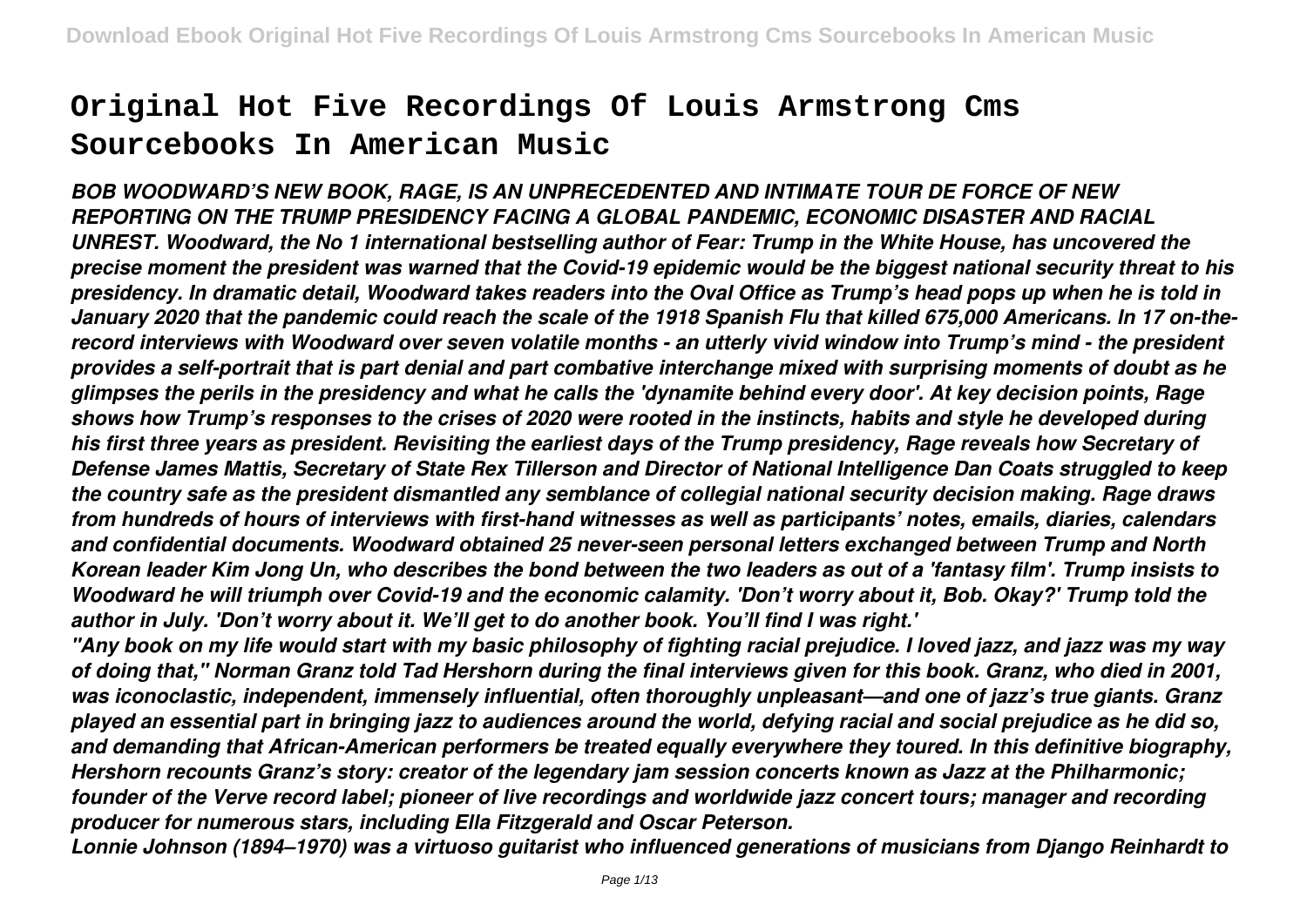*Eric Clapton to Bill Wyman and especially B. B. King. Born in New Orleans, he began playing violin and guitar in his father's band at an early age. When most of his family was wiped out by the 1918 flu epidemic, he and his surviving brother moved to St. Louis, where he won a blues contest that included a recording contract. His career was launched. Johnson can be heard on many Duke Ellington and Louis Armstrong records, including the latter's famous "Savoy Blues" with the Hot Five. He is perhaps best known for his 12-string guitar solos and his ground-breaking recordings with the white guitarist Eddie Lang in the late 1920s. After World War II he began playing rhythm and blues and continued to record and tour until his death. This is the first full-length work on Johnson. Dean Alger answers many biographical mysteries, including how many members of Johnson's large family were left after the epidemic. It also places Johnson and his musical contemporaries in the context of American race relations and argues for the importance of music in the fight for civil rights. Finally, Alger analyzes Johnson's major recordings in terms of technique and style. Distribution of an accompanying music CD will be coordinated with the release of this book.*

*The "Second Quintet" -- the Miles Davis Quintet of the mid-1960s -- was one of the most innovative and influential groups in the history of the genre. Each of the musicians who performed with Davis--saxophonist Wayne Shorter, pianist Herbie Hancock, bassist Ron Carter, and drummer Tony Williams--went on to a successful career as a top player. The studio recordings released by this group made profound contributions to improvisational strategies, jazz composition, and mediation between mainstream and avant-garde jazz, yet most critical attention has focused instead on live performances or the socio-cultural context of the work. Keith Waters' The Studio Recordings of the Miles Davis Quintet, 1965-68 concentrates instead on the music itself, as written, performed, and recorded. Treating six different studio recordings in depth--ESP, Miles Smiles, Sorcerer, Nefertiti, Miles in the Sky, and Filles de Kilimanjaro--Waters has tracked down a host of references to and explications of Davis' work. His analysis takes into account contemporary reviews of the recordings, interviews with the five musicians, and relevant larger-scale cultural studies of the era, as well as two previously unexplored sources: the studio outtakes and Wayne Shorter's Library of Congress composition deposits. Only recently made available, the outtakes throw the master takes into relief, revealing how the musicians and producer organized and edited the material to craft a unified artistic statement for each of these albums. The author's research into the Shorter archives proves to be of even broader significance and interest, as Waters is able now to demonstrate the composer's original conception of a given piece. Waters also points out errors in the notated versions of the canonical songs as they often appear in the main sources available to musicians and scholars. An indispensible resource, The Miles Davis Quintet Studio Recordings: 1965-1968 is suited for the jazz scholar as well as for jazz musicians and aficionados of all levels. Good Music*

*Inside Jazz (inside Bebop)*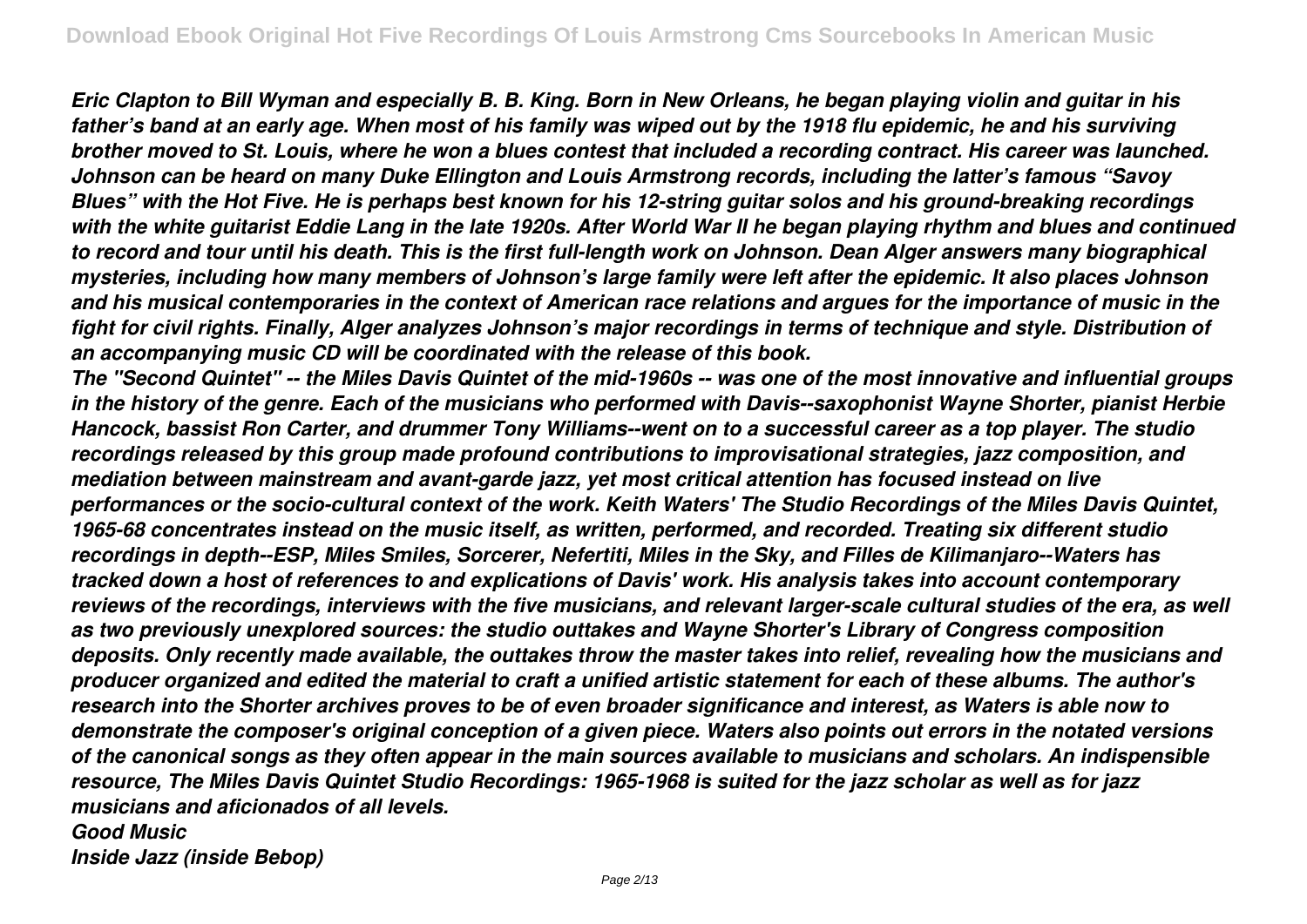#### *The Legendary Lonnie Johnson, Music, and Civil Rights What a Wonderful World*

#### *What It Is and Who Gets to Decide*

#### *Louis Armstrong and Barbershop Harmony*

*Picking up where Louis Armstrong's New Orleans left off, this biographical account of the legendary jazz trumpet virtuoso highlights the historical role Armstrong played in the creation of modern music and also his encounters with racism.*

*"In the summer of 1937 George Gershwin died suddenly from a brain tumour at the age of 38. His tragically early death stunned the world. A composer of classical and popular music, he had summed up the unique qualities of what is meant by ""American music"". This book sheds fresh light on the man and includes exclusive interviews with musicians who knew him, material from the Gershwin family archives and coverage of the composer's musical works in full." Black Bottom Stomp tells the compelling stories of the lives and times of nine seminal figures in American music history, including Scott Joplin, Louis Armstrong, and Jelly Roll Morton. In this richly detailed and prodigiously researched book, jazz scholar and musician Ricky Riccardi reveals for the first time the genius and remarkable achievements of the last 25 years of Louis Armstrong's life, providing along the way a comprehensive study of one of the bestknown and most accomplished jazz stars of our time. Much has been written about Armstrong, but the majority of it focuses on the early and middle stages of his career. During the last third of his career, Armstrong was often dismissed as a buffoonish if popular entertainer. Riccardi shows us instead the inventiveness and depth of his music during this time. These are the years of his highest-charting hits, including "Mack the Knife" and "Hello, Dolly"; the famed collaborations with Ella Fitzgerald and Duke Ellington; and his legendary recordings with the All Stars. An eminently readable and insightful book, What a Wonderful World completes and enlarges our understanding of one of America's greatest and most beloved musical icons. The Genius of Louis Armstrong Mercury Living Presence LPs and CDs A New History of the Aztecs A Critic's Guide to the 100 Most Important Recordings The Big Band Years of Louis Armstrong The Fundamentals of Live Sound Engineering for Beginners*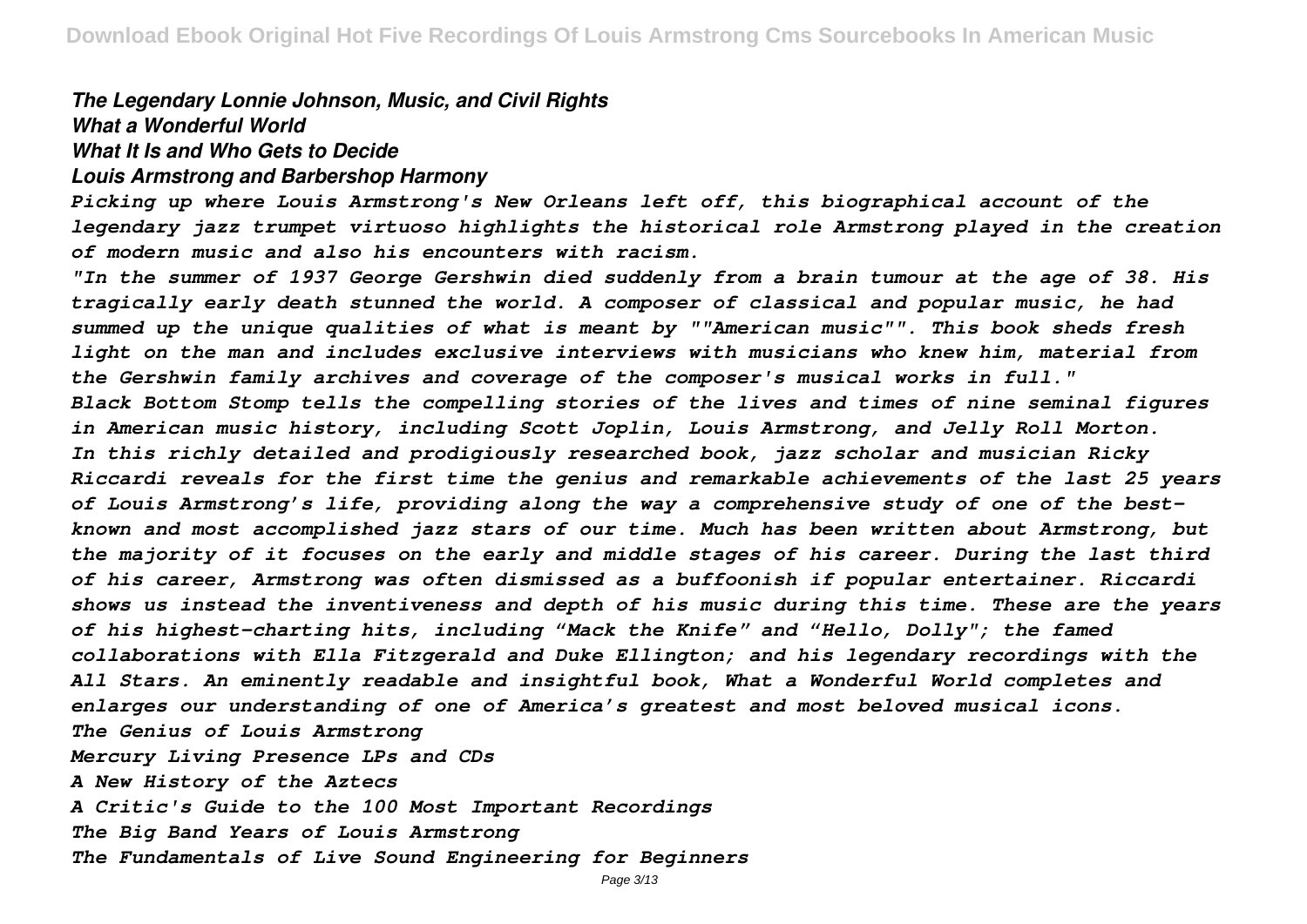Reviews jazz recordings and includes biographical details and lineups.

Offers an informed collector's guide to one hundred top recorded works of jazz, profiling each piece in a context of its importance to the development of the form to also provide a historical introduction to the music and its performers. Original. 20,000 first printing.

This alphabetical reference covers the entire spectrum of the recording of sound, from Edison's experimental cylinders to contemporary high technology. The major focus is on the recorded sound industry in the US, with additional material on Canada, Europe, Australia, and New Zealand. The coverage is particularly strong on the earliest periods of recorded sound history--1877-1948, the 78 rpm era and 1949-1982, the LP era. In addition to performers and their work, entries also cover important commercial organizations, individuals who made significant technical contributions, societies and associations, sound archives and libraries, magazines, catalogs, award winners, technical topics, special and foreign terms, copyright laws, and other areas of interest. Annotation copyright by Book News, Inc., Portland, OR Looks at the history of jazz, discussing its roots and influences, distinct styles such as ragtime, swing, Latin jazz, bebop, and fusion and offering biographies of important jazz musicians.

The Original Guitar Hero and the Power of Music

In the Course of Performance

Fifth Sun

Creating the Jazz Solo

Louis Armstrong's Hot Five and Hot Seven Recordings

Louis Armstrong, Master of Modernism

*The idea of "The Green Book" is to give the Motorist and Tourist a Guide not only of the Hotels and Tourist Homes in all of the large cities, but other classifications that will be found useful wherever he may be. Also facts and information that the Negro Motorist can use and depend upon. There are thousands of places that the public doesn't know about and aren't listed. Perhaps you know of some? If so send in their names and addresses and the kind of business, so that we might pass it along to the rest of your fellow Motorists. You will find it handy on your travels, whether at home or in some other state, and is up to date. Each year we are compiling new lists as some of these places move, or go out of business and new business places are started giving added employment to members of our race.*

*Throughout his life, Louis Armstrong tried to explain how singing with a barbershop quartet on the streets of New Orleans was foundational to his musicianship. Until now, there has been no in-depth inquiry into what he meant when he said, "I*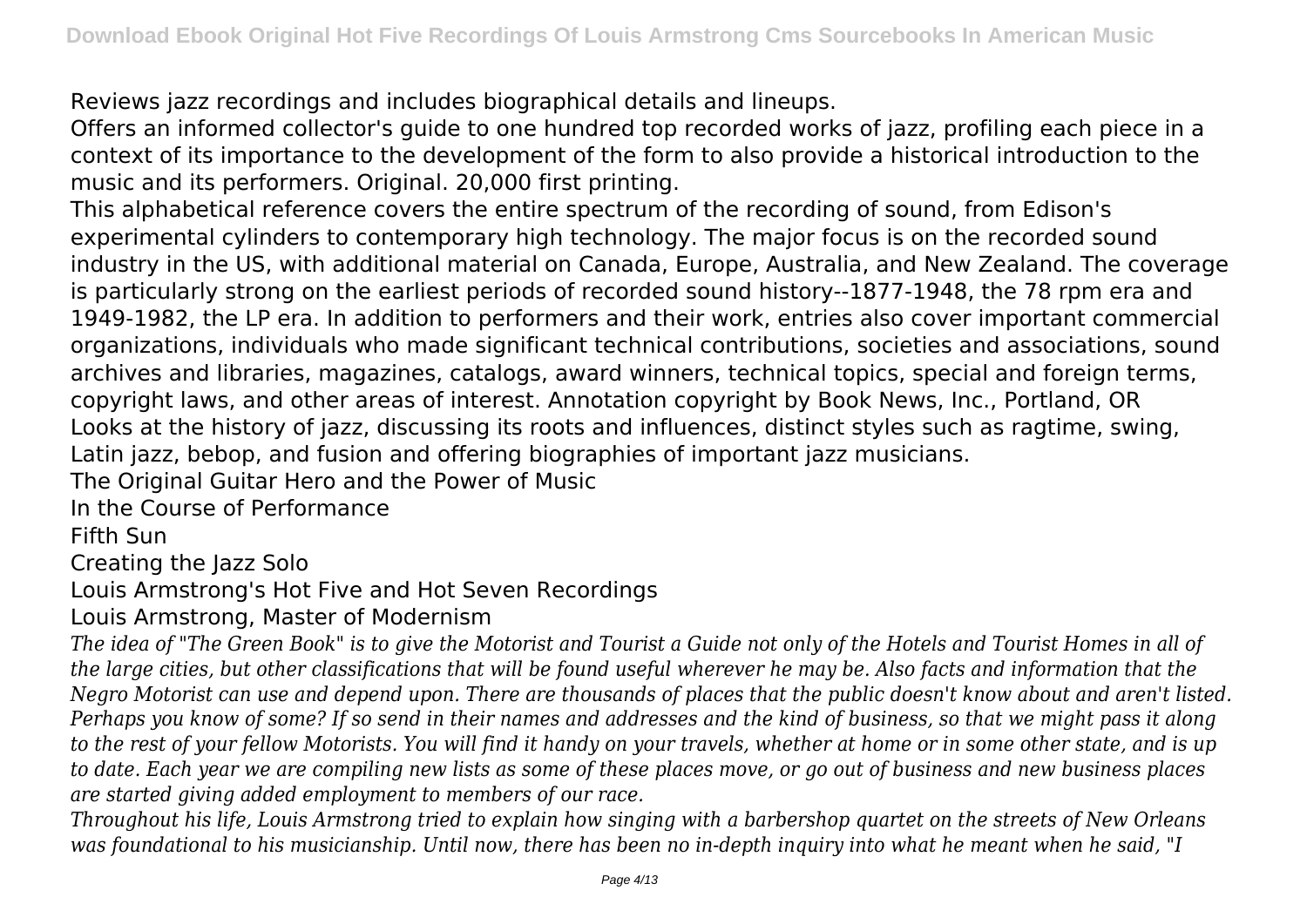*figure singing and playing is the same," or, "Singing was more into my blood than the trumpet." Creating the Jazz Solo: Louis Armstrong and Barbershop Harmony shows that Armstrong understood exactly the relationship between what he sang and what he played, and that he meant these comments to be taken literally: he was singing through his horn. To describe the relationship between what Armstrong sang and played, author Vic Hobson discusses elements of music theory with a style accessible even to readers with little or no musical background. Jazz is a music that is often performed by people with limited formal musical education. Armstrong did not analyze what he played in theoretical terms. Instead, he thought about it in terms of the voices in a barbershop quartet. Understanding how Armstrong, and other pioneer jazz musicians of his generation, learned to play jazz and how he used his background of singing in a quartet to develop the jazz solo has fundamental implications for the teaching of jazz history and performance today. This assertive book provides an approachable foundation for current musicians to unlock the magic and understand jazz the Louis Armstrong way. Edward "Kid" Ory (1886-1973) was a trombonist, composer, recording artist, and early New Orleans jazz band leader. Creole Trombone tells his story from birth on a rural sugar cane plantation in a French-speaking, ethnically mixed family, to his emergence in New Orleans as the city's hottest band leader. The Ory band featured such future jazz stars as Louis Armstrong and King Oliver, and was widely considered New Orleans's top "hot" band. Ory's career took him from New Orleans to California, where he and his band created the first African American New Orleans jazz recordings ever made. In 1925 he moved to Chicago where he made records with Oliver, Armstrong, and Jelly Roll Morton that captured the spirit of the jazz age. His most famous composition from that period, "Muskrat Ramble," is a jazz standard. Retired from music during the Depression, he returned in the 1940s and enjoyed a reignited career. Drawing on oral history and Ory's unpublished autobiography, Creole Trombone is a story that is told in large measure by Ory himself. The author reveals Ory's personality to the reader and shares remarkable stories of incredible innovations of the jazz pioneer. The book also features unpublished Ory compositions, photographs, and a selected discography of his most significant recordings.*

*Practical Recording Techniques, Second Edition is a hands-on, practical guide for beginning and intermediate recording engineers, producers, musicians, and audio enthusiasts--anyone who wants to make better recordings by understanding recording equipment and techniques. The book prepares the reader for work in a home studio, small professional studio, or an on-location recording session. The book offers up-to-date information on the latest recording technology, such as digital tape recording, hard-disk recording, keyboard and digital workstations, SMPTE, and MIDI. It also guides the beginner through the basics, showing how to make quality recordings with the new breed of inexpensive home-studio equipment. Other topics include: Choosing and operating recorder mixers based on cassette, Mini-Disc, and hard disk; Hum prevention; The latest monitoring methods; Microphone selection and placement; Audio-for-video techniques; Troubleshooting bad sound; guidelines for good sound. With its step-by-step approach and easy-to-read format, this is the ideal book for anyone who wants to create professional sound recordings.*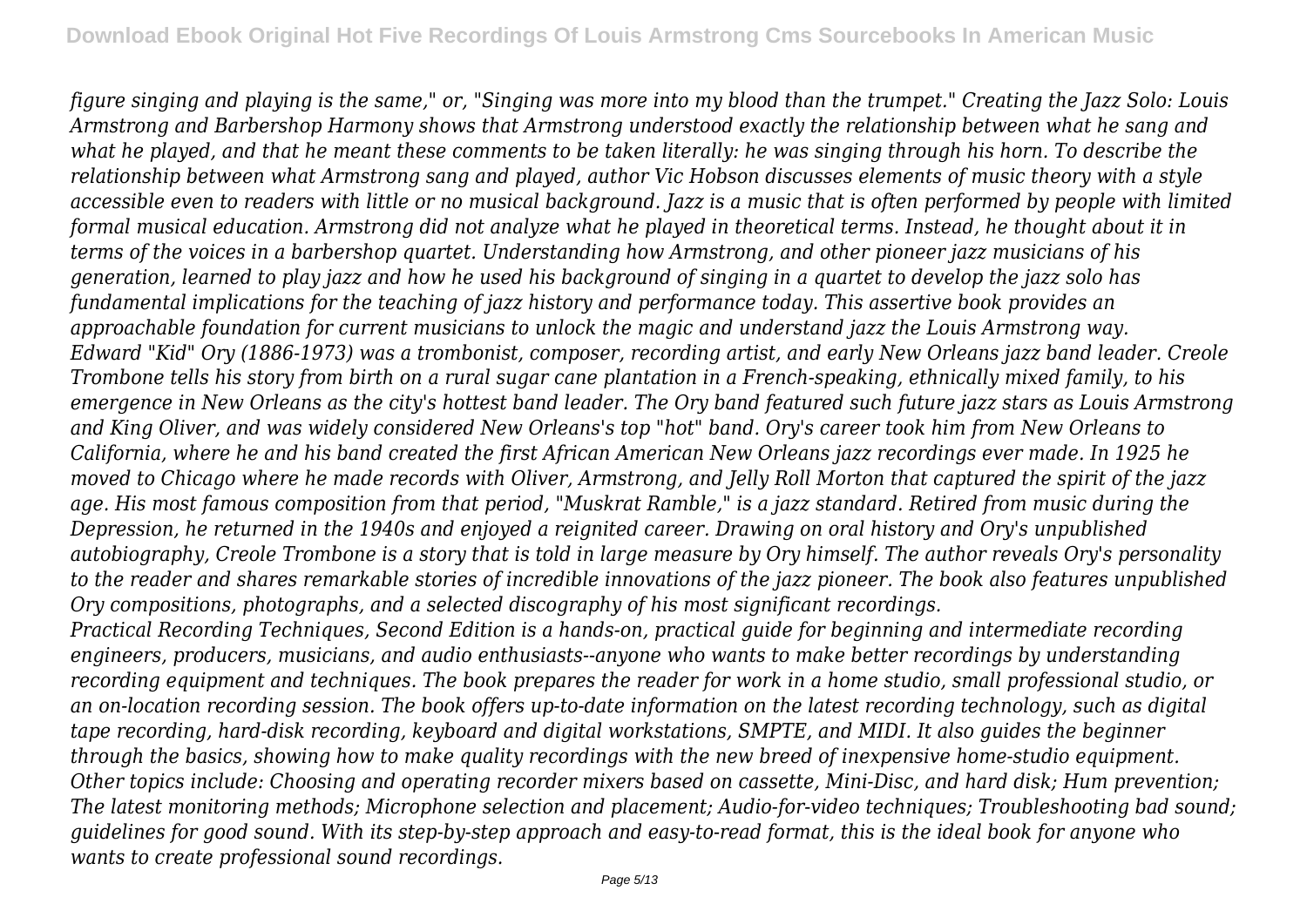*Percussive Notes The Man Who Used Jazz for Justice The Indigo Book Armstrong Home Work Jazz: The First 100 Years, Enhanced Media Edition* Featuring never-before-published photographs and brand new stories culled from Armstrong's personal archives, Heart Full of Rhythm: The Big Band Years of Louis Armstrong tells the story of how the man called "Pops" became the first "King of Pop." Accessible and affordable illustrated biography The Original Hot Five Recordings of Louis ArmstrongPendragon Press Between 1925 and 1928 the Hot Five--the incomparable Louis Armstrong and four seasoned practitioners of the burgeoning jazz style--recorded fifty-five performances in Chicago for the OKeh label. Oddly enough, the quintet immortalized on vinyl with recent technology rarely performed as a unit in local nightspots. And yet, like other music now regarded as especially historic, their work in the studio summarized approaches of the past and set standards for the future. Remarkable both for popularity among the members of the public and for influence on contemporary musicians, these recordings helped make "Satchmo" a familiar household name and ultimately its bearer an adored public figure. They showcased Armstrong's genius, notably his leadership in transforming the practice of jazz as an ensemble improvisation into jazz as the art of the improvising soloist. In his study Professor Anderson--for the first time--provides a detailed account of the origins of this pioneering enterprise, relates individual pieces to existing copyright deposits, and contextualizes the music by offering a reliable timeline of Armstrong's professional activities during these years. All fifty-five pieces, moreover, are described in informed commentary [Publisher description]. Creole Trombone A Regional Exploration The Original Hot Five Recordings of Louis Armstrong Norman Granz

An American Journey

Kid Ory and the Early Years of Jazz

This package contains the following components: -0205178960: Prentice Collection CD, Jazz Styles -0131831240: 3 Compact Disc Set -013098261X: Jazz: Journey

Appealing to music majors and nonmajors alike, JAZZ: THE FIRST 100 YEARS, ENHAN EDITION, 3e delivers a thorough introduction to jazz as it explores the devel jazz from its nineteenth-century roots in blues and ragtime, through swing and fusion and contemporary jazz styles. Completely up to date, the text devotes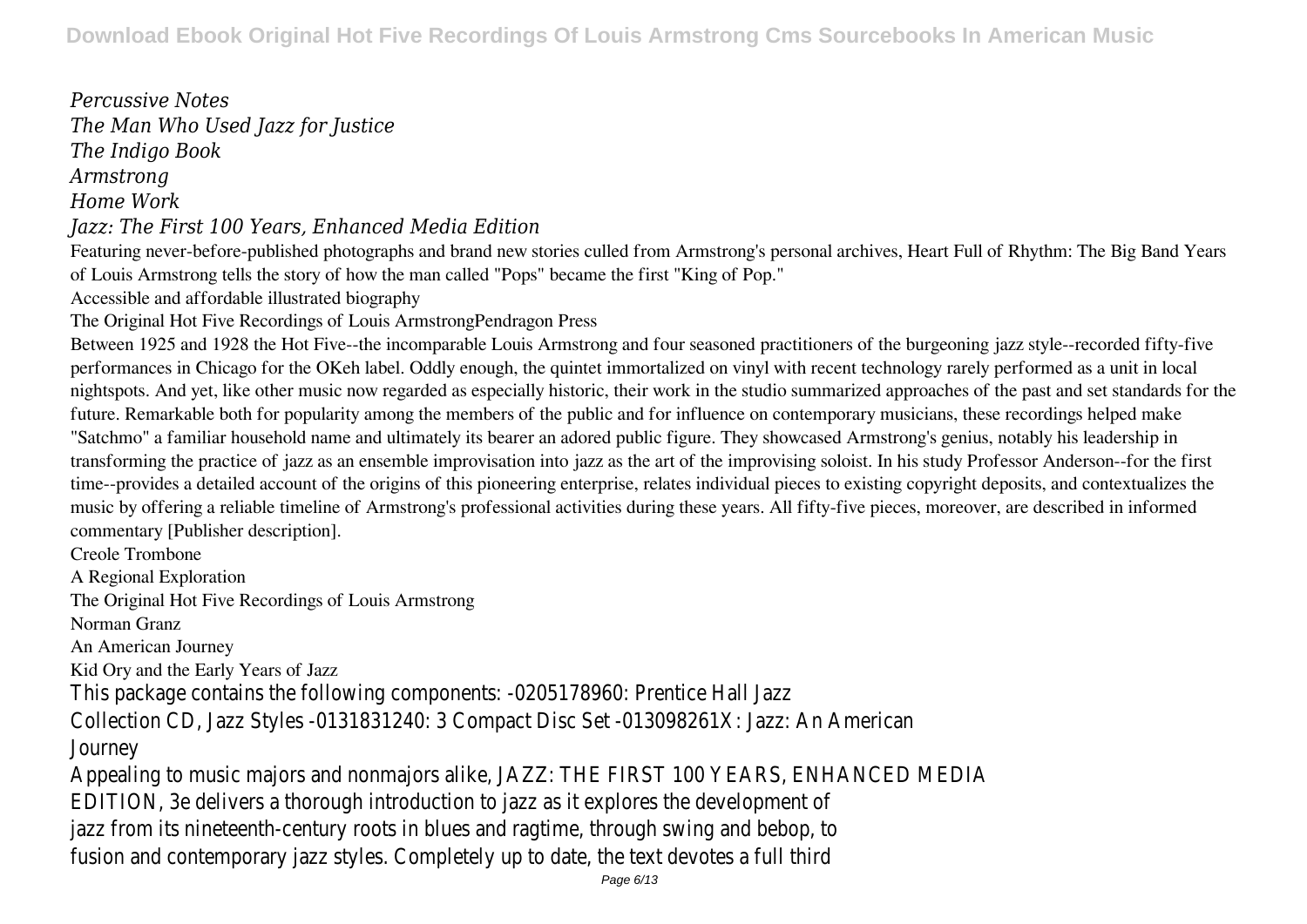of its coverage to performers from the 1960s to the present day. It also expansive coverage of women in jazz. Biographies, social history, and timeline beginning of chapters put music into context--giving students a true feel for changing sound of jazz. Important Notice: Media content referenced within the description or the product text may not be available in the ebook The drum kit has provided the pulse of popular music from before the dawn of the present day pop charts. Kick It, a provocative social history of the in looks closely at key innovators in the development of the drum kit: invertors and the drum intermanufacturers like the Ludwig and Zildjian dynasties, jazz icons like Gene Krupa Roach, rock stars from Ringo Starr to Keith Moon, and popular artists who have got their dues as drummers, such as Karen Carpenter and J Dilla. Tackling the race relations, global migration, and the changing tension between high and low author Matt Brennan makes the case for the drum kit's role as one of transformative musical inventions of the modern era. Kick It shows how the dr drummers helped change modern music--and society as a whole--from the b In the Course of Performance is the first book in decades to illustrate and  $\epsilon$ practices and processes of musical improvisation. Improvisation, by its ver seems to resist interpretation or elucidation. This difficulty may account for few attempts scholars have made to provide a general quide to this elusive sub contributions by seventeen scholars and improvisers, In the Course of Performa a history of research on improvisation and an overview of the different approac topic that can be used, ranging from cognitive study to detailed musical anal diverse genres as Italian lyrical singing, modal jazz, Indian classical music, J gamelan, and African-American girls' singing games are examined. The most compre guide to the understanding of musical improvisation available, In the C Performance will be indispensable to anyone attracted to this fascin Contributors are Stephen Blum, Sau Y. Chan, Jody Cormack, Valerie Woodring Goertzen, 1986 Lawrence Gushee, Eve Harwood, Tullia Magrini, Peter Manuel, Ingrid Monson, Br Jeff Pressing, Ali Jihad Racy, Ronald Riddle, Stephen Slawek, Chris Smith, R.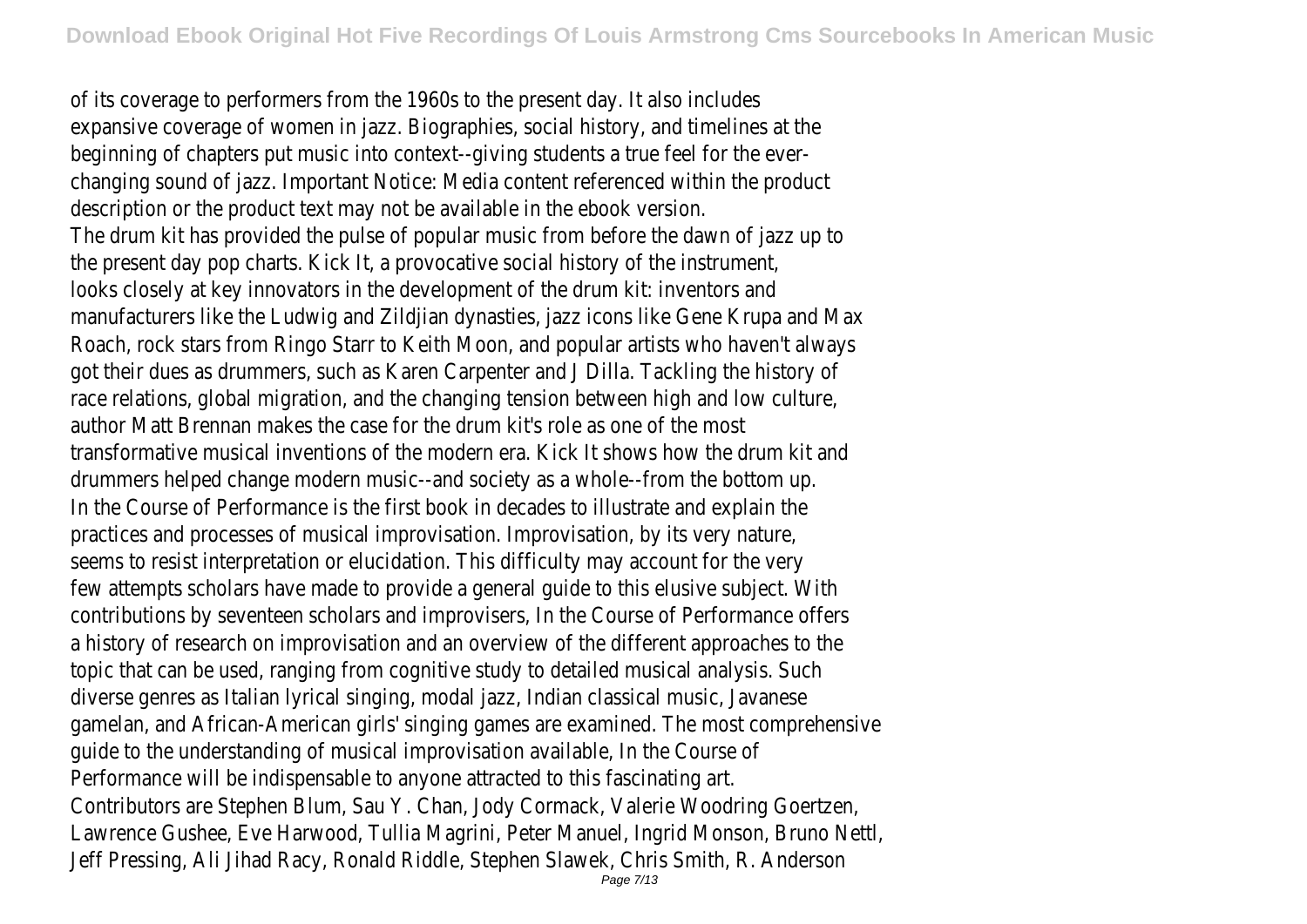# Sutton, and T. Viswanath The Studio Recordings of the Miles Davis Quintet, 1965-688 George Gershwin: His Life & Music A Social History of the Drum Black Bottom Ston A Memoir of My Hollywood Ye

### Louis Armstrong, Duke Ellington, and Miles I

*Over the past two centuries Western culture has largely valorized a particular kind of "good" music—highly serious, wondrously deep, stylistically authentic, heroically created, and strikingly original—and, at the same time, has marginalized music that does not live up to those ideals. In Good Music, John J. Sheinbaum explores these traditional models for valuing music. By engaging examples such as Handel oratorios, Beethoven and Mahler symphonies, jazz improvisations, Bruce Springsteen, and prog rock, he argues that metaphors of perfection do justice to neither the perceived strengths nor the assumed weaknesses of the music in question. Instead, he proposes an alternative model of appreciation where abstract notions of virtue need not dictate our understanding. Good music can, with pride, be playful rather than serious, diverse rather than unified, engaging to both body and mind, in dialogue with manifold styles and genres, and collaborative to the core. We can widen the scope of what music we value and reconsider the conventional rituals surrounding it, while retaining the joys of making music, listening closely, and caring passionately.*

*Fifth Sun offers a comprehensive history of the Aztecs, spanning the period before conquest to a century after the conquest, based on rarely-used Nahuatl-language sources written by the indigenous people.*

*This public domain book is an open and compatible implementation of the Uniform System of Citation.*

*Edward "Kid" Ory (1886-1973) was a trombonist, composer, recording artist, and early New Orleans jazz band leader. Creole Trombone tells his story from birth on a rural sugar cane plantation in a French-speaking, ethnically mixed family, to his emergence in New Orleans as the city's hottest band leader. The Ory band featured such future jazz stars as Louis Armstrong and King Oliver, and was widely considered New Orleans's top "hot" band. Ory's career took him from New*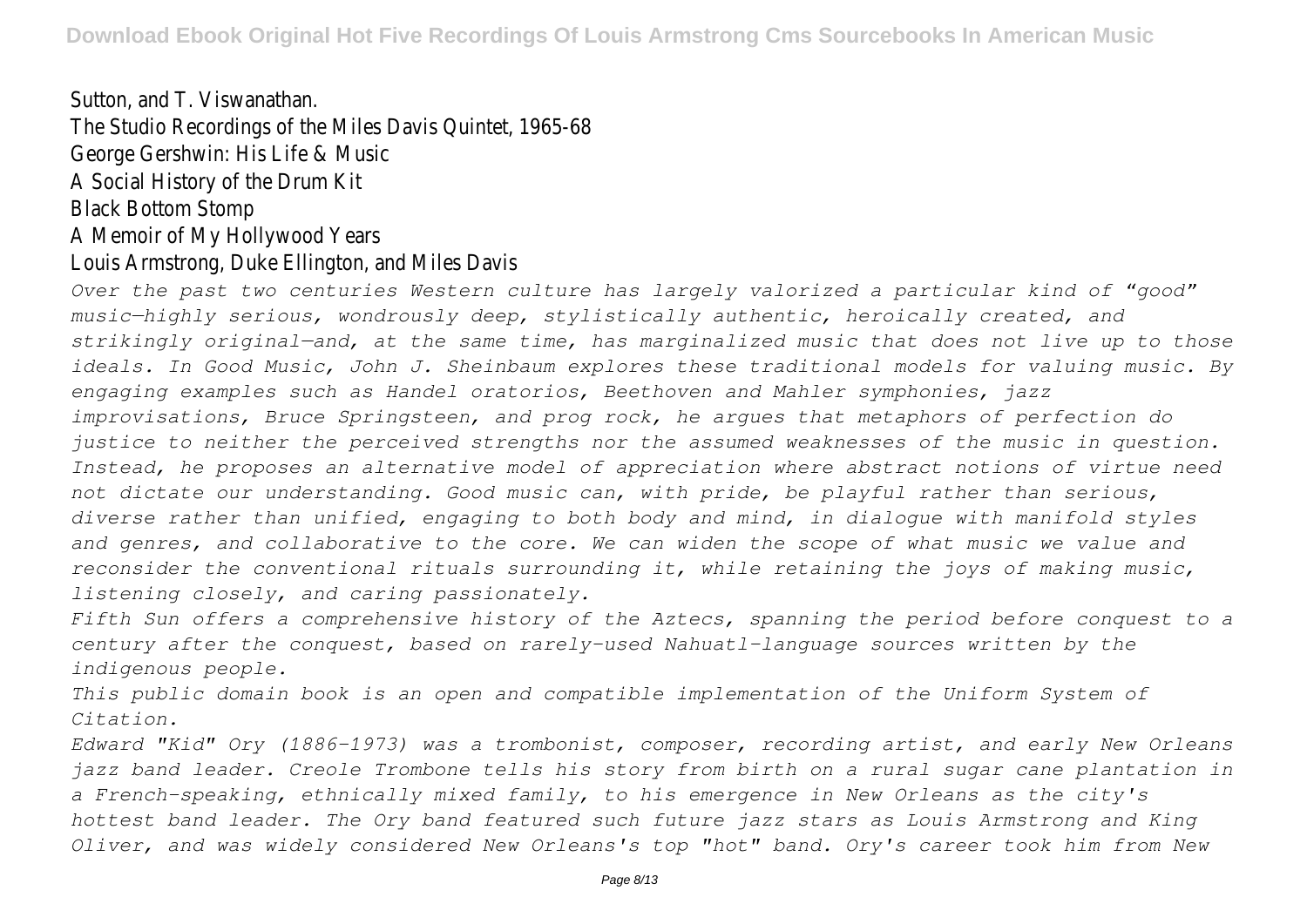*Orleans to California, where he and his band created the first African American New Orleans jazz recordings ever made. In 1925 he moved to Chicago where he made records with Oliver, Armstrong, and Jelly Roll Morton and captured the spirit of the jazz age. His most famous composition from that period, "Muskrat Ramble," is a jazz standard. Retired from music during the Depression, he returned in the 1940s and enjoyed a reignited career. Drawing on oral history and Ory's unpublished autobiography, Creole Trombone is a story that is told in large measure by Ory himself. The author reveals Ory's personality to the reader and shares remarkable stories of incredible innovations of the jazz pioneer. The book also features unpublished Ory compositions, photographs, and a selected discography of his most significant recordings.*

*Kick It*

*Satchmo*

*Historical Dictionary of Jazz*

*Studies in the World of Musical Improvisation*

*Practical Recording Techniques*

*The Magic of Louis Armstrong's Later Years*

*A guide to music provides recommendations on one thousand recordings that represent the best in such genres as classical, jazz, rock, pop, blues, country, folk, musicals, hip-hop, and opera, with listening notes, commentary, and anecdotes about performers*

*First Published in 2005. Routledge is an imprint of Taylor & Francis, an informa company.*

*'The book is filled with that most distinctive of all her qualities: her voice' The Times Home Work, the second instalment of Julie Andrews' internationally bestselling memoirs, begins with her arrival in Hollywood to make her screen debut in Walt Disney's Mary Poppins. It was closely followed by The Sound of Music, and the beginning of a movie career that would make her an icon to millions all over the world. With her trademark charm and candour, Julie reveals behind-the-scenes details and reflections on her impressive body of work - from the incredible highs to the challenging lows. She shares her professional experiences and collaborations with giants of cinema and television, and also unveils her personal story of adjusting to a new and often daunting world. This included dealing with unimaginable public scrutiny, being a new mother, embracing two stepchildren, adopting two more children, and falling in love with the brilliant and mercurial Blake Edwards. The pair worked together in numerous films, including 10, S.O.B and Victor/Victoria. Home Work takes us on a rare and intimate journey into a remarkable life that is funny, heart-breaking and inspiring.*

*For jazz historians, Louis Armstrong's Hot Five and Hot Seven recordings mark the first revolution in the history of a music* Page 9/13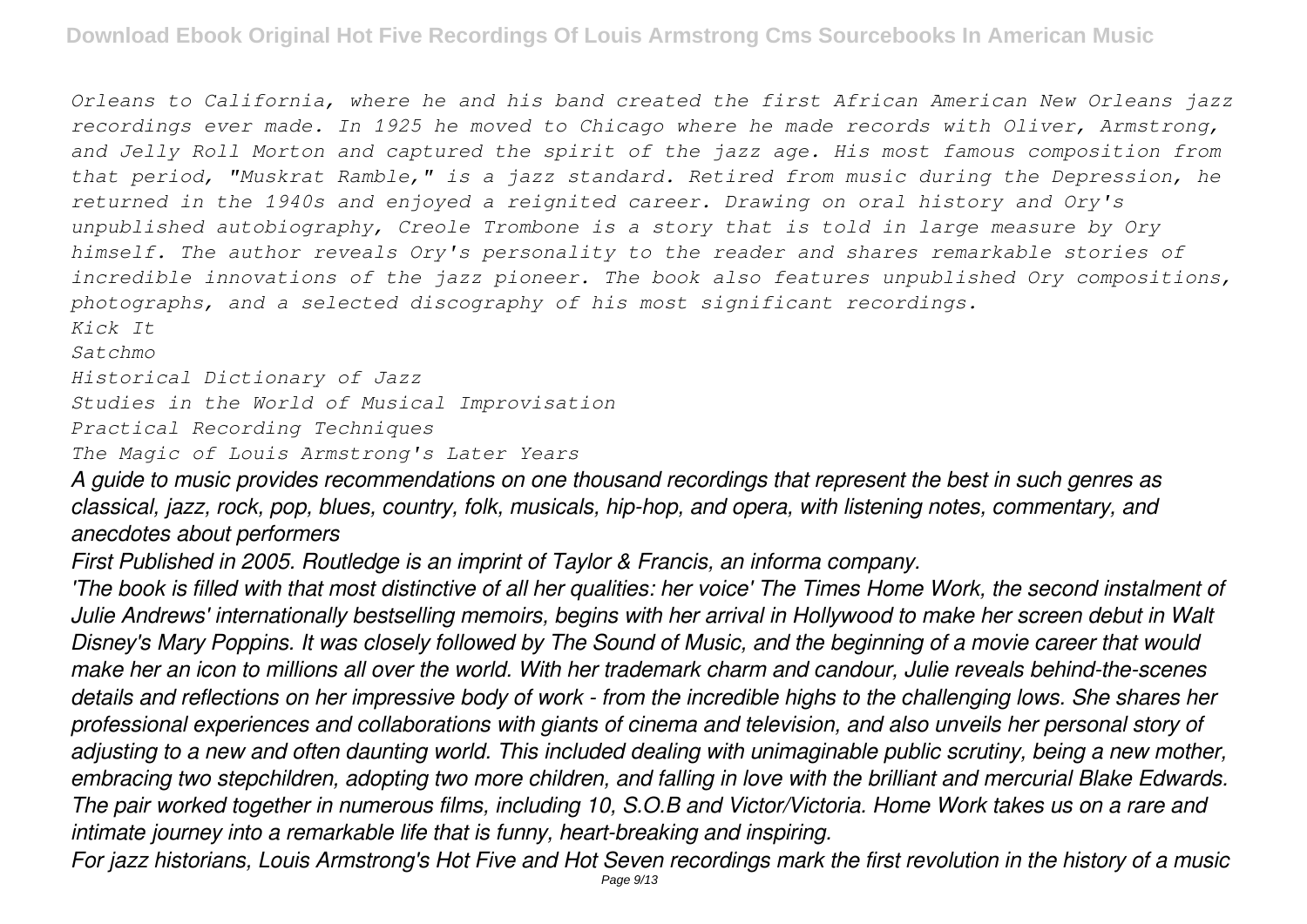*riven by upheaval. Yet few traces of this revolution can be found in the historical record of the late 1920s, when the discs were made. Even black newspapers covered Armstrong as just one name among many, and descriptions of his playing, while laudatory, bear little resemblance to those of today. Through a careful analysis of seven seminal recordings in this compact and engaging book, author Brian Harker recaptures the perspective of Armstrong's original audience without abandoning that of today's listeners. The world of vaudeville and show business provide crucial context to his readings, revealing how the demands of making a living in a competitive environment catalyzed Armstrong's unique artistic gifts. Invoking a breadth of influences ranging from New Orleans clarinet style to Guy Lombardo, and from tap dancing to classical music, Louis Armstrong's Hot Five and Hot Seven Recordings offers bold insights, fresh anecdotes, and, ultimately, a new interpretation of Louis Armstrong and his most influential body of work. Jazz*

*The New York Times Essential Library: Jazz The Penguin Guide to Jazz on CD Rage*

## *The Negro Motorist Green Book*

This book is primarily concerned with the classical music catalog of Mercury Living Presence recordings recorded and published by the Mercury Record Corporation. Ne Records made some of the finest and most natural sounding audio recordings ever mostly of excellent and committed performances of classical music. But this is no history of Mercury records or even of the Living Presence series of recordings. M focus was to create a list of all the Mercury Living Presence classical records. I am mostly interested in the stereo recordings, but there are also many earlier mono recordings of great interest, too, so I have included those also. Specifically, what included is information on the SR 90000 series of stereo recordings and the MG series of mono recordings, but there is also a listing of the Wing classical reissue series. \*\*\*\*\* Decades ago, when I began collecting Mercury records, and years late I started collecting the CDs, I was looking for a complete list of all the Mercury L Presence records and later the CDs. Though I found some information that was he get what I wanted, I had to make the list myself. I started with lists of records on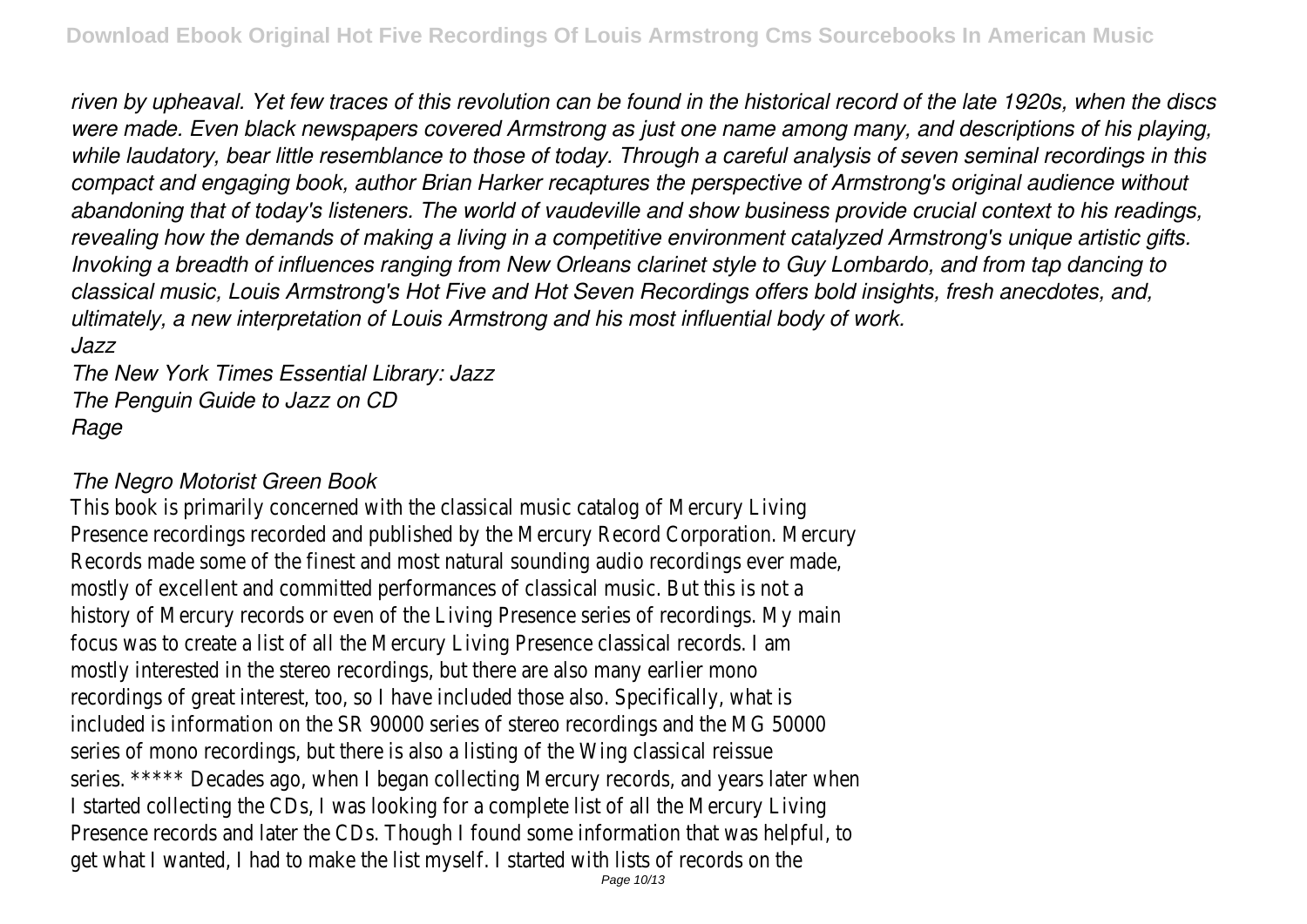record sleeves of the albums, got some information from The Absolute Sound! made in the internet age, found useful information on several internet sites, but mostly get the list I wanted, I had to dig up the information and build it myself. Having completed the list, it occurred to me that other collectors might find it helpful, to So I put together a group of databases and spreadsheets in Microsoft Excel and N Works database format files and issued the databases I had created on a CD-rom early 2013. By that time I had all the original series of CDs mastered by Wilma Co Fine, and many of the records that had been reissued on CD, and virtually all of the stereo records not issued on CD, plus most of the mono records in which I had a interest. Now it is available as a book. Among other things it includes the followin lists: Complete Mercury Living Presence CDs, including every CD, with its track information, identifying Composer, title, soloist, conductor, orchestra, CD  $#$ , LP wh originally published, and recording date. Complete Mercury Living Presence LPs incl every LP with its track information identifying Composer, title, soloist, conductor, orchestra, LP #, CD on which it was reissued if any, and recording date. Different versions of the files are arranged by: Composer and Title, Recording Date, Record i and CD number. There are also a listings of LPs and LP tracks that have not been in the Mercury Living Presence CD series. Included are listings of all original Mercur Living Presence records in the SR 90000 and MG 50000 series, all CDs originally by Wilma Cozart Fine, all SACDs, and the more recent reissues and new issues in t 50+ CD box sets and the 10-CD box sets of Marcel Dupré and Janos Starker. The a few chapters of background information, little known facts, and other topics of interest. Hopefully readers will find it interesting and useful.

This book explores the fascinating world of the record business, its technology, the music and the musicians from Edison's phonograph to the compact disc. The great Caruso, Toscanini, Louis Armstrong, Elvis Presley and their successors - all achieved fame through the medium of records, and in turn have influenced the recording ine But just as important are the record producers, those invisible figures who decide behind the scenes how a record will sound. The history of recording is also the history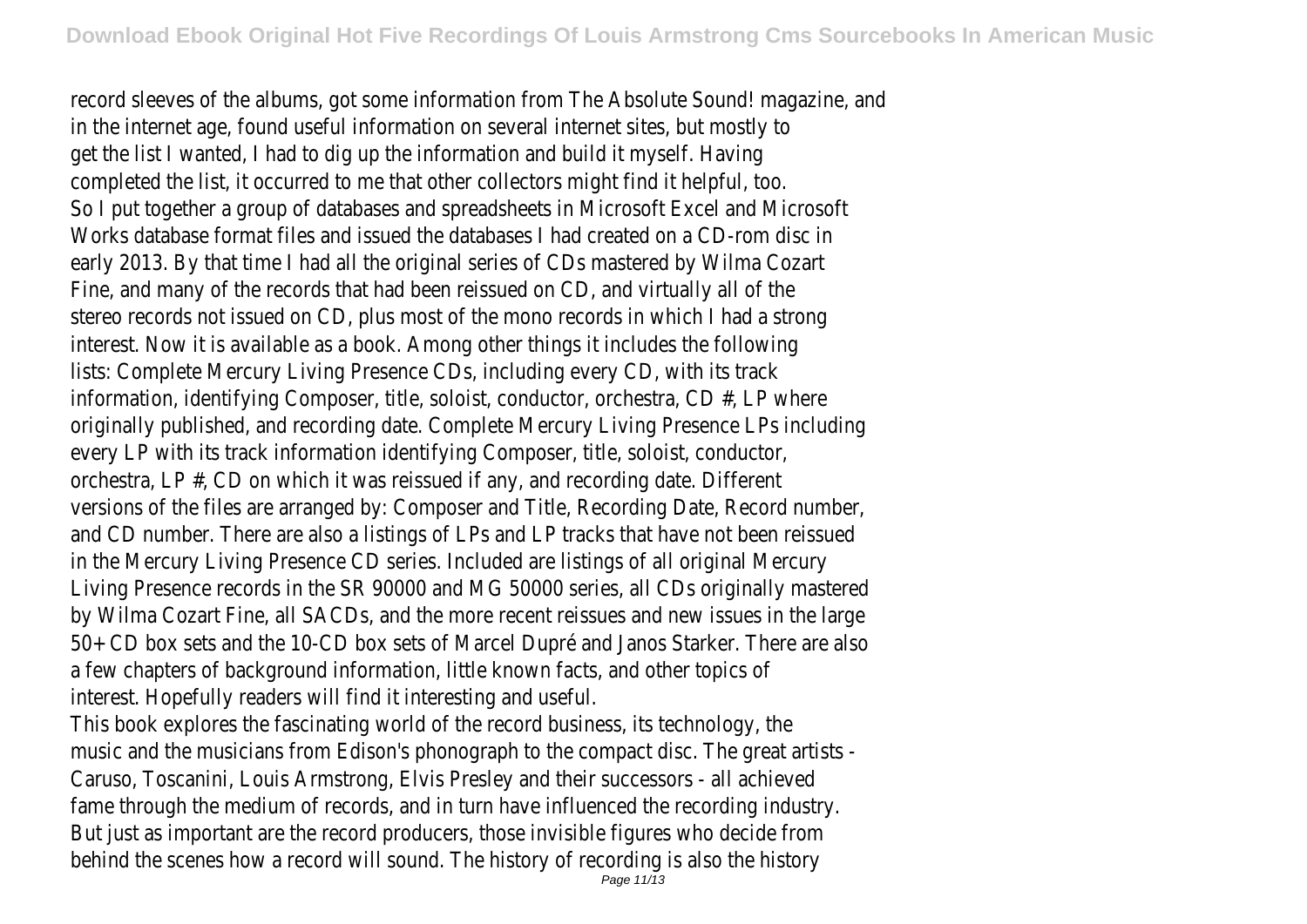of record companies: the book follows the vicissitudes of the multinational giants, without neglecting the small pioneering labels which have brought valuable new ta the fore.

This book examines Louis Armstrong, Duke Ellington, and Miles Davis as distinctively global symbols of threatening and nonthreatening black masculinity. It centers the debates over U.S. cultural exceptionalism, noting how they have been part of the definition of jazz as a jingoistic and exclusively American form of popular culture. Critic Leonard Feather was one of the earliest and most persistent champions of was he who persuaded RCA Victor that the new music was worth recording. His is a full-length account of bop: its origins and development and the personalities c musicians who created it. Numerous photographs and anecdotes bring this innovat jazz history back to life once more.

Eight Masters of Ragtime and Early Jazz

Heart Full of Rhythm

International History of the Recording Industry

A Twentieth-Century Transnational Biography

Live Sound Basics

A Listener's Life List

Includes entries on jazz artists, record labels, and musical concepts in addition to providing a 20-page chronology of jazz and extensive bibliographies for different jazz styles and jazz artists. Gary Giddins has been called "the best jazz writer in America today" (Esquire). Louis Armstrong has been called the most influential jazz musician of the century. Together this auspicious pairing has resulted in Satchmo, one of the most vivid and fascinating portraits ever drawn of perhaps the greatest figure in the history of American music. Available now at a new price, this text-only edition is the authoritative introduction to Armstrong's life and art for the curious newcomer, and offers fresh insight even for the serious student of Pops.

This book is about the fundamentals of live sound engineering and is intended to supplement the curriculum for the online classes at the Production Institute (www.productioninstitute.com/students). Nonetheless, it will be invaluable for beginning sound engineers and technicians anywhere who seek to expand their knowledge of sound reinforcement on their own. Written with beginners and novices in churches and convention centers in mind, this book starts by teaching you professional terminology and